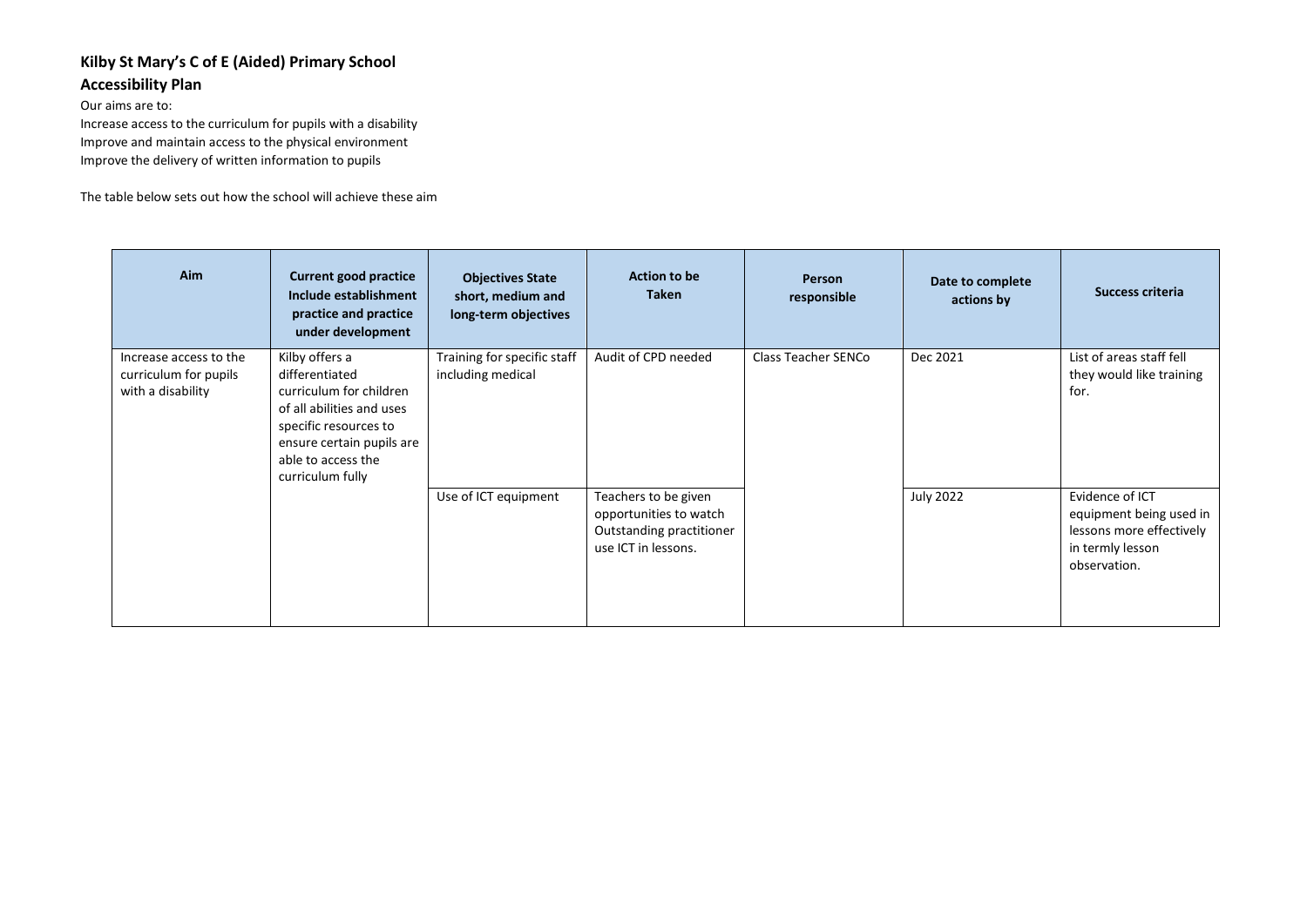|                                                               | <b>Gross Motor</b><br>Intervention being run<br>by SEND support staff.<br>Started Sept 2021                                                                                                                                                       | To offer gross motor<br>interventions for specific<br>children to help them to<br>access the PE curriculum.                                                                      | Training workshop for<br>SEND support staff in<br>order to create and<br>establish a gross motor<br>group                                    | SENCo                   | <b>July 2022</b> | Established a Gross<br>Motor group with<br>assessment which<br>identifies and shows<br>progression.                     |
|---------------------------------------------------------------|---------------------------------------------------------------------------------------------------------------------------------------------------------------------------------------------------------------------------------------------------|----------------------------------------------------------------------------------------------------------------------------------------------------------------------------------|----------------------------------------------------------------------------------------------------------------------------------------------|-------------------------|------------------|-------------------------------------------------------------------------------------------------------------------------|
| Improve and Maintain<br>access to the physical<br>environment | Specific children have<br>specific equipment and<br>setting arrangements<br>which have been<br>implemented<br>throughout the year.<br>Ensure a smooth<br>transition occurs in<br>Sept to new classes<br>and implement new<br>ideas for new pupils | Arrange a meeting to focus<br>on the layout of the<br>classroom environment to<br>ensure accessibility for<br>children with a range of<br>learning/behavioural/physical<br>needs | Review and implement<br>a preferred layout of<br>furniture and<br>equipment to support<br>the learning process in<br>individual class rooms. | Class teacher SENCo     | <b>July 2022</b> | Lessons start on time<br>without the need to<br>make adjustment to<br>accommodate the<br>needs of individual<br>pupils. |
|                                                               | In the 3+ Unit access<br>from outdoors is<br>possible for wheelchair<br>users but there are<br>internal steps leading<br>from 3+ inti the main<br>school corridor.                                                                                | To improve the access into<br>the 3+ unit.                                                                                                                                       | School plans to<br>improve access to 3+<br>unit over successive<br>financial years.                                                          | <b>SLT</b><br>Governors | On Going 2023    | Improved access to 3+<br>unit for people in<br>wheelchairs                                                              |
|                                                               | Steps currently have<br>yellow lines in<br>playground to guide<br>children                                                                                                                                                                        | To improve the visibility of<br>yellow lines                                                                                                                                     | Repaint all yellow lines<br>on playground to help<br>with visibility                                                                         | <b>SLT</b>              | <b>July 2022</b> | Yellow Lines visible                                                                                                    |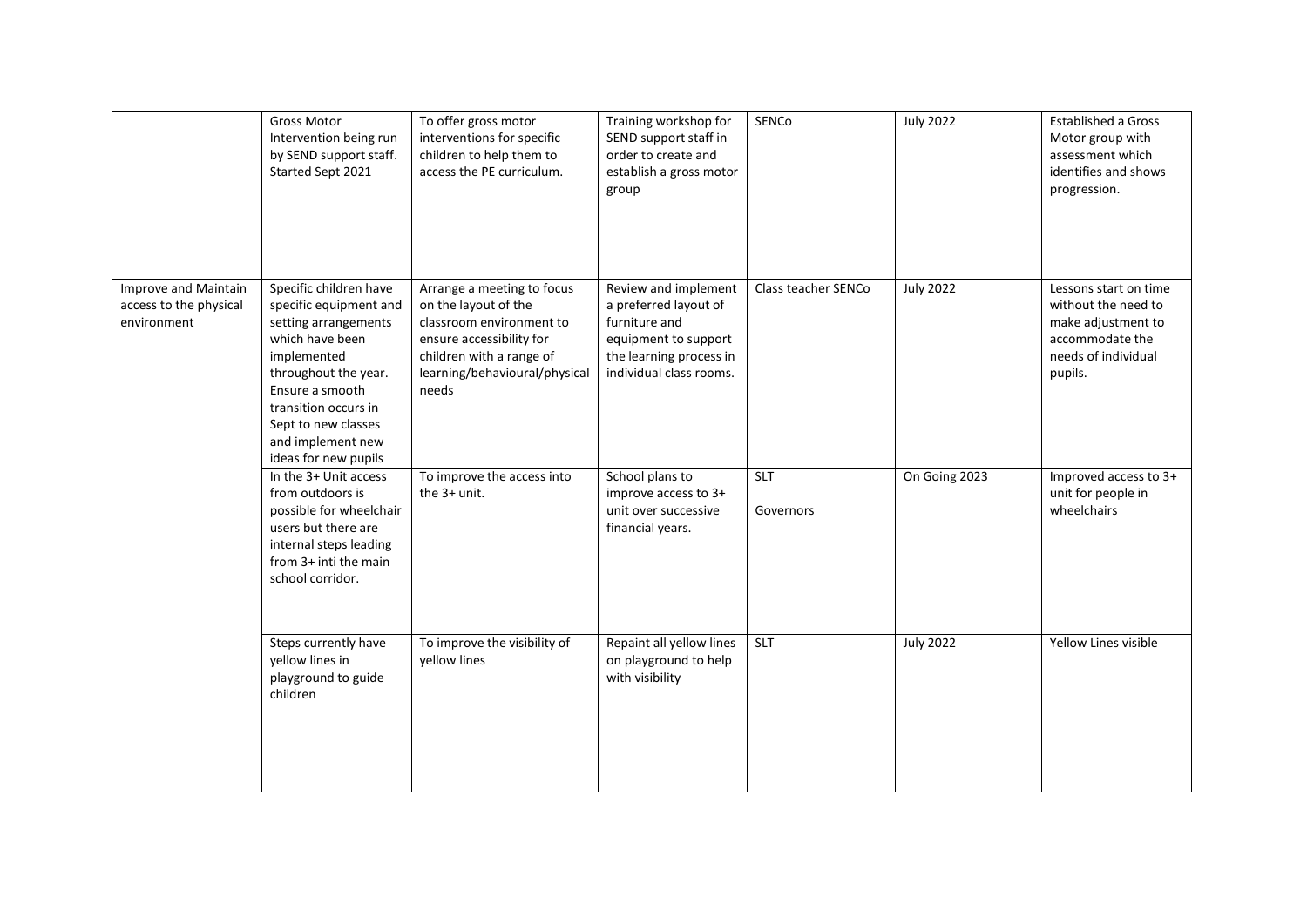| Improve the delivery of<br>written information to<br>pupils | Staff are aware of<br>Widgit symbols and<br>have received training<br>on using<br>Communication in print | Arrange a meeting to focus<br>on the visual cues in the<br>classroom environment to<br>ensure accessibility for<br>children with a range of<br>learning/behavioural/physical<br>needs | Use Widgit symbols to<br>label trays.<br>Use visual timetables<br>and calendars.                                                                                                                                                                                                                                                               | <b>SENCo</b><br>Class Teacher<br><b>LSA</b> | Dec 2022              | Classroom<br>environment to have<br>resources in place.                         |
|-------------------------------------------------------------|----------------------------------------------------------------------------------------------------------|---------------------------------------------------------------------------------------------------------------------------------------------------------------------------------------|------------------------------------------------------------------------------------------------------------------------------------------------------------------------------------------------------------------------------------------------------------------------------------------------------------------------------------------------|---------------------------------------------|-----------------------|---------------------------------------------------------------------------------|
|                                                             | Currently only WC have<br>signs                                                                          | To improve signage around<br>school including visual clues<br>to aid visually impaired and<br>EAL.                                                                                    | Use widget symbols to<br>create door signs to<br>inform pupils, new<br>staff visitors of the<br>school particular use<br>for the room and for<br>them to identify<br>important rooms                                                                                                                                                           | <b>SLT</b><br>SENCo                         | Dec 2022              | Signs to be used<br>around school to<br>identify the use of<br>individual rooms |
|                                                             | Staff are welcoming<br>and happy to invite<br>parents and visitors<br>into school                        | Improve communication at<br>the front door                                                                                                                                            | Create pamphlets<br>which are available at<br>the front desk to direct<br>parents and visitors to<br>local support networks<br>e.g. child trust Have a<br>TV welcoming parents<br>and visitors with LIVE<br>twitter feed and<br>interesting events<br>displayed. Include BBC<br>news feed. Have school<br>prospectus in different<br>languages | SENCo<br><b>Lead Practitioners</b>          | June 2022<br>Dec 2022 | Pamphlets on display<br>TV up and working<br>Prospectus translated              |